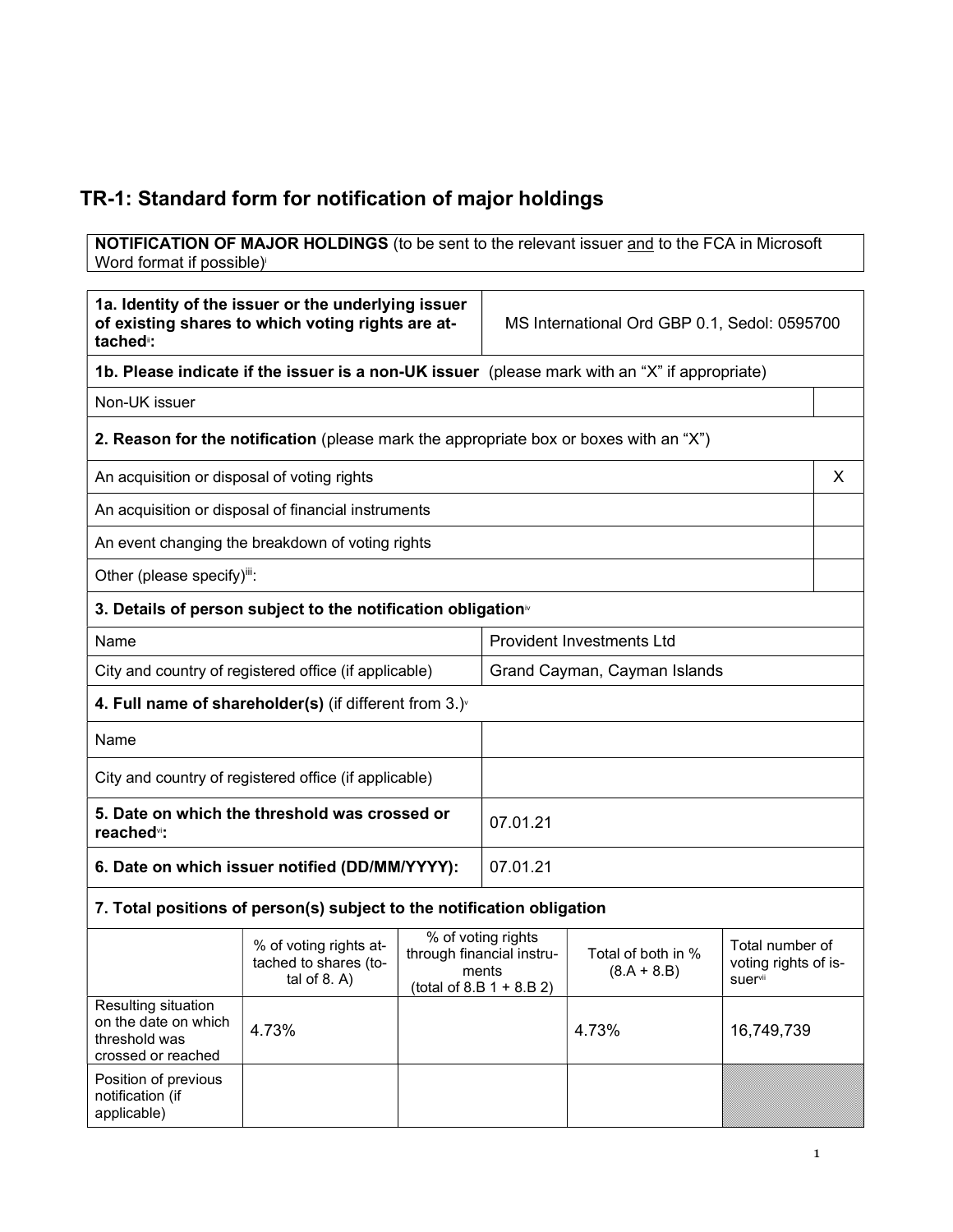#### 8. Notified details of the resulting situation on the date on which the threshold was crossed or reached<sup>vii</sup>

### A: Voting rights attached to shares

| Class/type of           |                                                               |                                                                       |                                                               |                                                                       |
|-------------------------|---------------------------------------------------------------|-----------------------------------------------------------------------|---------------------------------------------------------------|-----------------------------------------------------------------------|
| shares                  | Number of voting rightsix                                     |                                                                       | % of voting rights                                            |                                                                       |
| ISIN code (if possible) | <b>Direct</b><br>(Art 9 of Directive<br>2004/109/EC) (DTR5.1) | <b>Indirect</b><br>(Art 10 of Directive<br>2004/109/EC)<br>(DTR5.2.1) | <b>Direct</b><br>(Art 9 of Directive<br>2004/109/EC) (DTR5.1) | <b>Indirect</b><br>(Art 10 of Directive<br>2004/109/EC)<br>(DTR5.2.1) |
| GB0005957005            | 792,500                                                       |                                                                       | 4.73%                                                         |                                                                       |
|                         |                                                               |                                                                       |                                                               |                                                                       |
|                         |                                                               |                                                                       |                                                               |                                                                       |
| <b>SUBTOTAL 8. A</b>    | 792,500                                                       |                                                                       | 4.73%                                                         |                                                                       |

| B 1: Financial Instruments according to Art. 13(1)(a) of Directive 2004/109/EC (DTR5.3.1.1 (a)) |                               |                                          |                                                                                                        |                    |
|-------------------------------------------------------------------------------------------------|-------------------------------|------------------------------------------|--------------------------------------------------------------------------------------------------------|--------------------|
| Type of financial in-<br>strument                                                               | <b>Expiration</b><br>$date^x$ | Exercise/<br><b>Conversion Period</b> xi | <b>Number of voting rights</b><br>that may be acquired if<br>the instrument is<br>exercised/converted. | % of voting rights |
|                                                                                                 |                               |                                          |                                                                                                        |                    |
|                                                                                                 |                               |                                          |                                                                                                        |                    |
|                                                                                                 |                               |                                          |                                                                                                        |                    |
|                                                                                                 |                               | <b>SUBTOTAL 8. B 1</b>                   |                                                                                                        |                    |

| B 2: Financial Instruments with similar economic effect according to Art. 13(1)(b) of Directive<br>2004/109/EC (DTR5.3.1.1 (b)) |                               |                                               |                                                     |                            |                    |
|---------------------------------------------------------------------------------------------------------------------------------|-------------------------------|-----------------------------------------------|-----------------------------------------------------|----------------------------|--------------------|
| <b>Type of financial</b><br>instrument                                                                                          | <b>Expiration</b><br>$date^x$ | Exercise/<br><b>Conversion Pe-</b><br>riod xi | <b>Physical or</b><br>cash<br><b>settlement</b> xii | Number of<br>voting rights | % of voting rights |
|                                                                                                                                 |                               |                                               |                                                     |                            |                    |
|                                                                                                                                 |                               |                                               |                                                     |                            |                    |
|                                                                                                                                 |                               |                                               |                                                     |                            |                    |
|                                                                                                                                 |                               |                                               | <b>SUBTOTAL</b><br>8.B.2                            |                            |                    |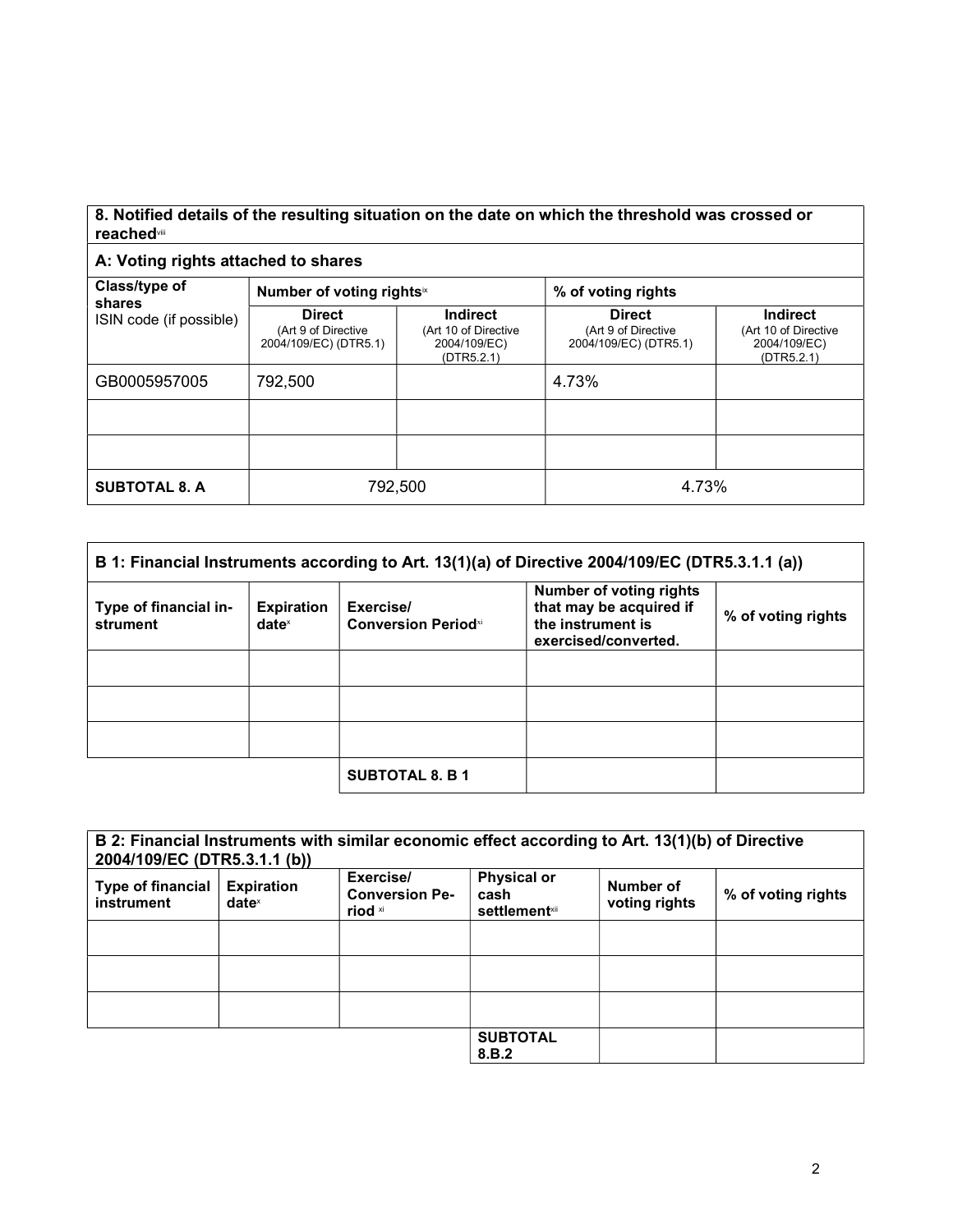| applicable box with an "X")                                                                                                                                                                                                                                      |                                                                                     | 9. Information in relation to the person subject to the notification obligation (please mark the                       |                                                                                |  |  |
|------------------------------------------------------------------------------------------------------------------------------------------------------------------------------------------------------------------------------------------------------------------|-------------------------------------------------------------------------------------|------------------------------------------------------------------------------------------------------------------------|--------------------------------------------------------------------------------|--|--|
| Person subject to the notification obligation is not controlled by any natural person or legal entity and does not<br>control any other undertaking(s) holding directly or indirectly an interest in the (underlying) issuerxill                                 |                                                                                     |                                                                                                                        |                                                                                |  |  |
| Full chain of controlled undertakings through which the voting rights and/or the<br>financial instruments are effectively held starting with the ultimate controlling natural person or legal entity <sup>xiv</sup><br>(please add additional rows as necessary) |                                                                                     |                                                                                                                        |                                                                                |  |  |
| Name <sup>∞</sup>                                                                                                                                                                                                                                                | % of voting rights if it<br>equals or is higher<br>than the notifiable<br>threshold | % of voting rights<br>through financial in-<br>struments if it equals<br>or is higher than the<br>notifiable threshold | Total of both if it<br>equals or is higher<br>than the notifiable<br>threshold |  |  |
|                                                                                                                                                                                                                                                                  |                                                                                     |                                                                                                                        |                                                                                |  |  |
|                                                                                                                                                                                                                                                                  |                                                                                     |                                                                                                                        |                                                                                |  |  |
|                                                                                                                                                                                                                                                                  |                                                                                     |                                                                                                                        |                                                                                |  |  |
|                                                                                                                                                                                                                                                                  |                                                                                     |                                                                                                                        |                                                                                |  |  |
|                                                                                                                                                                                                                                                                  |                                                                                     |                                                                                                                        |                                                                                |  |  |

| <b>10.</b> In case of proxy voting, please identify: |  |  |
|------------------------------------------------------|--|--|
| Name of the proxy holder                             |  |  |
| The number and % of voting rights held               |  |  |
| The date until which the voting rights will be held  |  |  |

| 11. Additional informationxvi |  |  |
|-------------------------------|--|--|
|                               |  |  |
|                               |  |  |
|                               |  |  |

| Place of completion | Windward 1, Regatta Office Park, Grand Cayman, Cayman Islands |
|---------------------|---------------------------------------------------------------|
| Date of completion  | 07.01.2021                                                    |